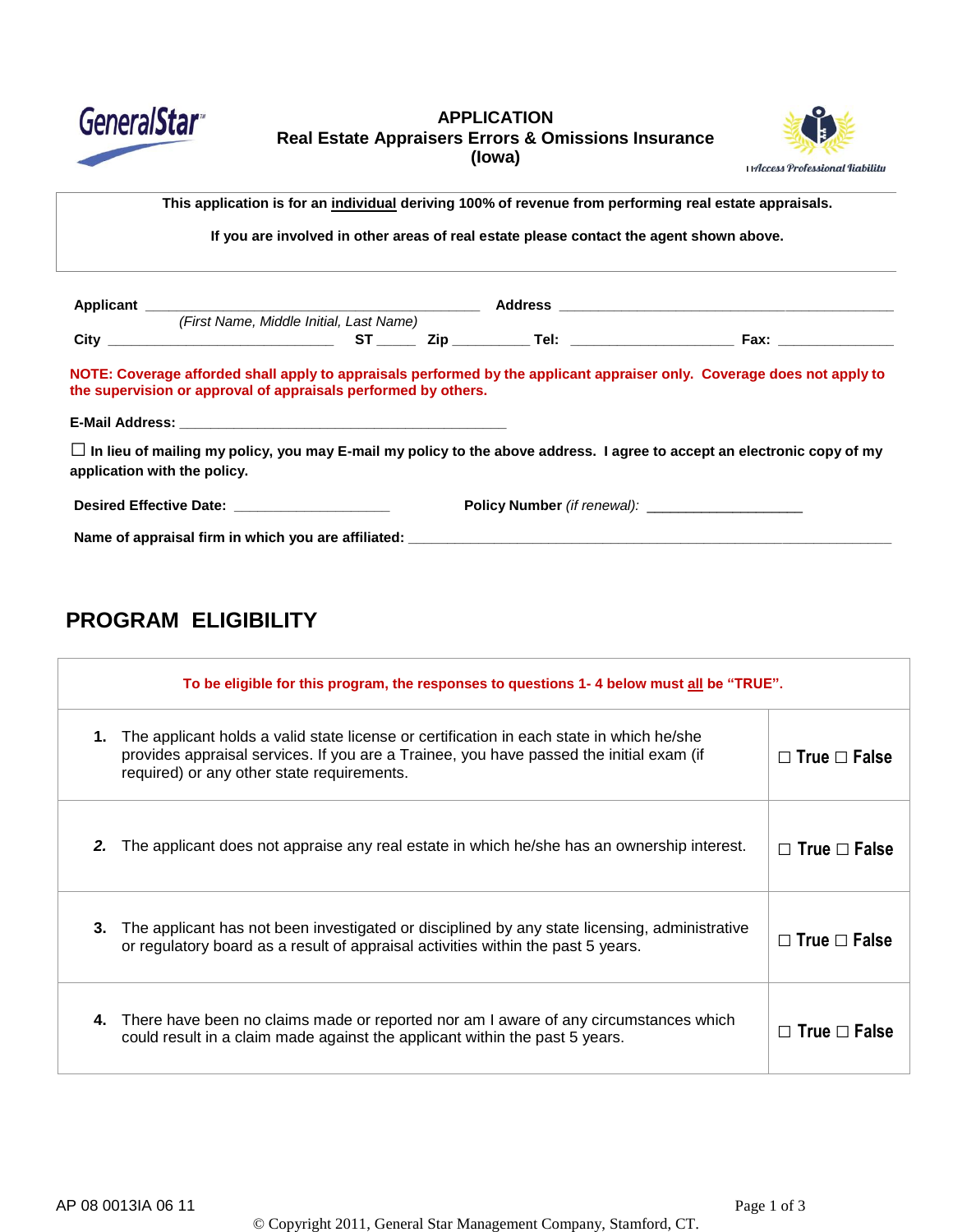## **PRIOR ACTS DATE/RETROACTIVE DATE**

| 5. | The applicant currently has an active Appraisers Errors & Omissions Insurance Policy?<br>(MUST CHECK ONE)                                                                                                                                                                                                                                                                                                                                                                                                                                                                                                                                                                                                                                       | $\Box$ True $\Box$ False |
|----|-------------------------------------------------------------------------------------------------------------------------------------------------------------------------------------------------------------------------------------------------------------------------------------------------------------------------------------------------------------------------------------------------------------------------------------------------------------------------------------------------------------------------------------------------------------------------------------------------------------------------------------------------------------------------------------------------------------------------------------------------|--------------------------|
|    | 6. If question 5 is "TRUE", what is the Prior Acts Date on your current policy (also known as the<br>Retroactive Date)?<br>INFORMATION ONLY. The Prior Acts Date (also known as the Retroactive Date) is typically found on the<br>Declarations Page, which is the first page of the policy. If it is not included on the Declarations Page, it will be<br>included in one of the endorsements attached to your policy. All Errors & Omissions policies are assigned a Prior<br>Acts Date, enter the date in question #6 (above) as it appears on your Declarations Page or endorsement. If the<br>assigned Prior Acts Dates is "N/A" this typically means you have assigned Full Prior Acts Coverage, in which case<br>Group 2 Premiums apply. | MM/DD/YYYY               |

## **RESIDENTIAL VS COMMERCIAL PREMIUM**

|    | To be eligible for the Residential Premiums shown below, the responses to questions 7-9 must all be "TRUE".<br>All others use the Commercial Premium schedule shown below |                          |  |  |
|----|---------------------------------------------------------------------------------------------------------------------------------------------------------------------------|--------------------------|--|--|
| 7. | In the last fiscal year, 80% or more of the applicant's revenues have been derived from residential<br>appraisals.                                                        | $\Box$ True $\Box$ False |  |  |
| 8. | Within the last fiscal year, the applicant has not appraised any properties valued at greater than<br>\$3,000,000.                                                        | $\Box$ True $\Box$ False |  |  |
| 9. | The applicant's total gross revenues did not exceed \$500,000 for the last three (3) year period.                                                                         | $\Box$ True $\Box$ False |  |  |

## **GROUP 1 PREMIUMS**

**To be eligible for Group 1 Premiums, the applicant:**

- **1. Has an active Appraisers Errors and Omissions Insurance policy with a Prior Acts Date (also known as a Retroactive Date) in question 6 that is 8/1/2008 or more recent (a date between 8/1/2008 and today); or**
- **2. Does NOT have an active Appraisers E&O insurance policy (i.e., your response to question 5 is "FALSE").**

| Per Claim/ Annual Aggregate Limit | <b>RESIDENTIAL</b>                                                                             | <b>COMMERCIAL</b> |  |
|-----------------------------------|------------------------------------------------------------------------------------------------|-------------------|--|
| <b>Select Desired Limit</b>       | To be eligible for the residential premium your responses to questions 7-9 must all be "true". |                   |  |
| \$300,000 / \$600,000             | \$416                                                                                          | \$490             |  |
| \$500,000 / \$1,000,000           | \$476                                                                                          | \$560             |  |
| \$1,000,000 / \$1,000,000         | \$497                                                                                          | \$584             |  |
| \$1,000,000 / \$2,000,000         | \$540                                                                                          | \$635             |  |

#### **GROUP 2 PREMIUMS**

**Group 2 Premiums apply to any applicant who does not qualify for Group 1, including if the Prior Acts Date (also known as a Retroactive Date) in question 6 is either:**

**1. 7/31/2008 or older;**

**or 2. "None", "Not Applicable", "N/A", "Full" or "Unlimited".**

| Per Claim/ Annual Aggregate Limit | <b>RESIDENTIAL</b>                                                                             | <b>COMMERCIAL</b> |  |
|-----------------------------------|------------------------------------------------------------------------------------------------|-------------------|--|
| <b>Select Desired Limit</b>       | To be eligible for the residential premium your responses to questions 7-9 must all be "true". |                   |  |
| \$300,000 / \$600,000             | \$484                                                                                          | \$570             |  |
| \$500,000 / \$1,000,000           | \$554                                                                                          | \$652             |  |
| \$1,000,000 / \$1,000,000         | \$578                                                                                          | \$679             |  |
| \$1,000,000 / \$2,000,000         | \$628                                                                                          | \$738             |  |

| <b>Premium</b>                                                                                                                                                                                                                                                                                                                                                              | Enter the premium YOU selected from above: \$<br>A standard DEDUCTIBLE of \$0.00 per claim applies to each policy. | <b>Premium Due</b> |  |
|-----------------------------------------------------------------------------------------------------------------------------------------------------------------------------------------------------------------------------------------------------------------------------------------------------------------------------------------------------------------------------|--------------------------------------------------------------------------------------------------------------------|--------------------|--|
| If you have an active and in-force Appraisers Errors & Omissions Insurance you need prior acts coverage. Attach a<br>copy of your current policy's declaration page showing the prior acts date (also known as the retroactive date) when<br>submitting this application. Notice: the premium will be corrected if such date contradicts a response to questions 5<br>or 6. |                                                                                                                    |                    |  |